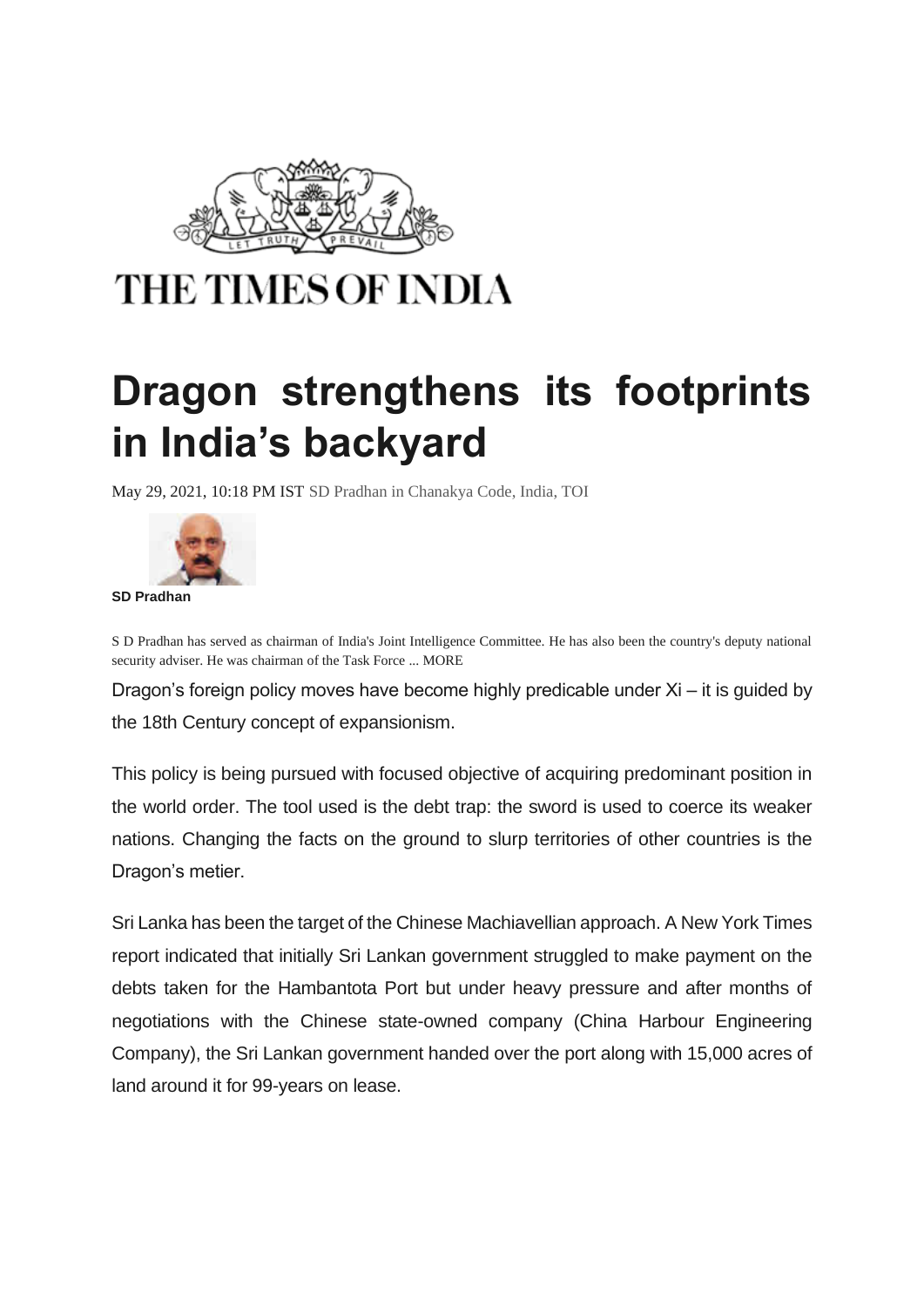That the ports in Sri Lanka for China are not only for commercial use was clear when the Chinese submarine Changzheng-2 and warship Chang Xing Dao docked at the Colombo port in October 2014.

In recent years, the Chinese submarines have frequented the that northern and eastern Indian Ocean. The increased frequency of the Chinese naval ships and submarines is a source for concern for India. The Chinese experts indicate that China has plans to have three life-lines in the Indian Oceans. The manner in which it is creating bases and 'cities' in the Indian Ocean reveals that China is moving in that direction.

Speaking at the Raisina Dialogue, the Indian Naval Chief had pointed out that India had observed regular presence of the Chinese naval ships in the Indian Ocean. In the same meeting, Admiral Phillip Davidson, commander of US Navy's Indo-Pacific Command warned that the Chinese approach to the region includes efforts to coerce, corrupt and co-opt governments, businesses, organisation and ultimately the people of the Indo-Pacific.

In view of the above, the recent approval by the Sri Lankan Parliament of the Colombo Port City Economic Commission Bill deserves urgent attention. While the government has hailed it as a source of investment (US\$ 15bn) that would generate employment for 2,00,000 persons, the Opposition has pointed out that it would not only compromise the country's sovereignty but would create a 'Chinese colony' in Sri Lanka.

The port has been built on 269 hectares of reclaimed land off the Port of Colombo at a cost of US\$ 1.4 bn. Significantly, it will include a Special Economic Zone, which will be governed by Special Commission which could include foreigners and would have exemption from legal and constitutional oversight mechanism of the Sri Lankan government. Moreover, this region would be free to operate any currency. Does it not become a Chinese colony? There is justification in the allegations of the Opposition.

Sri Lanka Podujana Peramuna (SLPP) Member of Parliament Dr. Wijeyadasa Rajapakshe has rightly termed the bill as disastrous. He further pointed out that the Bill was inconsistent with Article 12(1) of the Constitution on equality and would not help the economy of Sri Lanka as the bill allows all profits to flow out to China.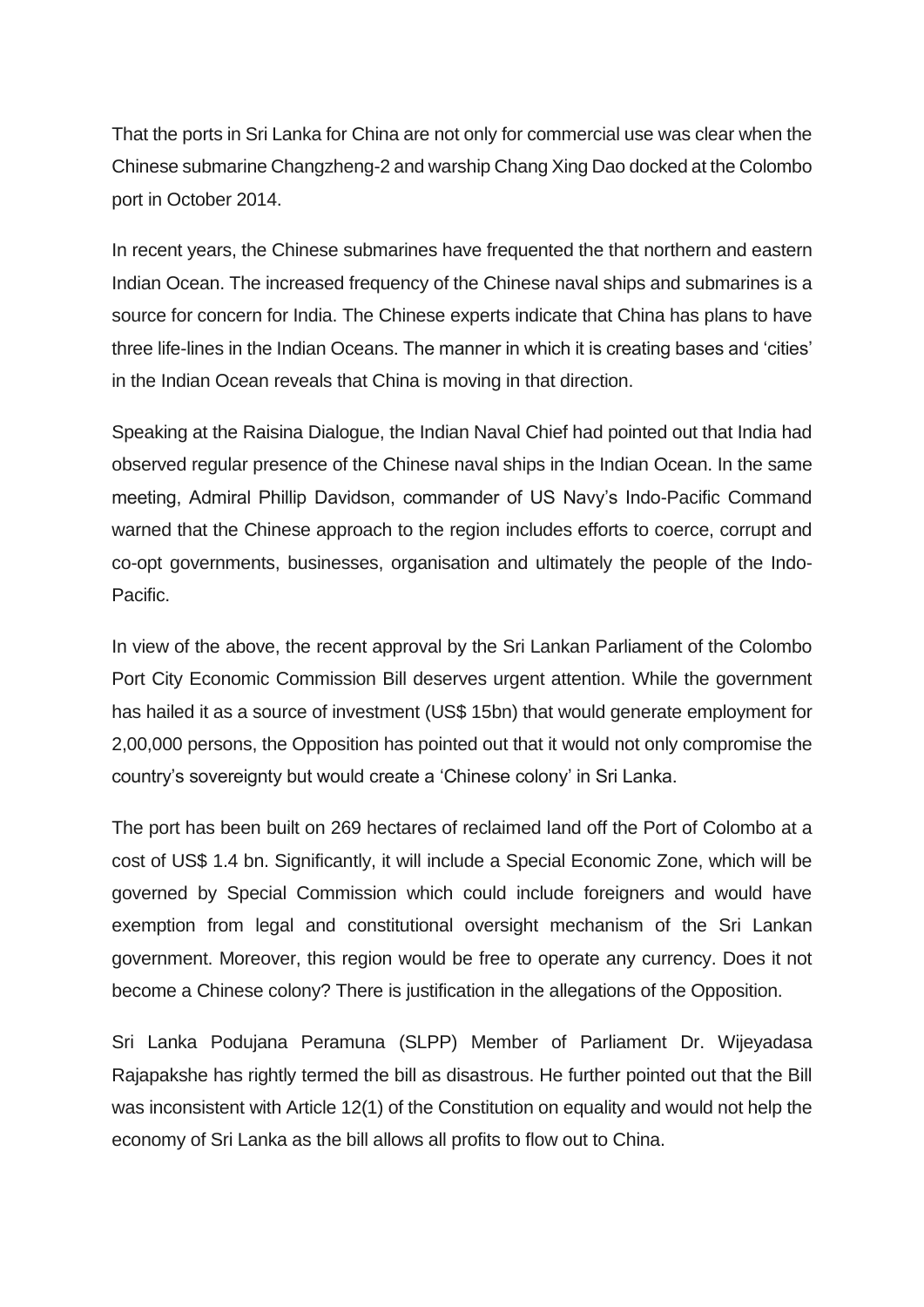Considering all aspects, he observed that this bill is more dangerous than the Hambantota Port's handing over to China. The move is unlikely to generate employment for Sri Lankan as the top positions would go the Chinese and only unskilled workers would find employment as is happening in Pakistan.

However, China's growing influence in Sri Lanka is not merely restricted to Hambantota or Colombo port 'colony'. At the end of April, China's Defence Minister Gen. Wei Fenghe and a delegation of senior military officers made a three-day visit to Sri Lanka to strengthen military and naval ties between the two countries. Crucially, during the defence dialogue, the two countries also signed a Mutual Assistance Protocol. Its details are not available but it is certain that in defence field, Sri Lankan dependence on China is going to increase.

For India, this has a significant security implication. There would be enhanced presence of PLA(N) in its backyard. And this would not be the only Chinese city in India's neighbourhood: China is reported to be building a city in Gwadar in Pakistan. Going by its record in the East China Sea and the South China Sea, with increased presence of the PLA (N), its efforts aimed at encroachment in EEZ would be a distinct possibility. Already India has noted the Chinese ships in the India's EEZ. In September 2019, the Chinese 'research' vessel Shiyan 1, was seen near the sensitive Andaman and Nicobar Islands.

In August 2020, even in the middle of the ongoing conflict in eastern Ladakh on the Indo-Tibetan border, China had sent its Yuan Wang class research vessel into the Indian Ocean. Such activities are being perceived by India as a strategic challenge.

India had tried to build good relations with Sri Lanka but their economic conditions are so bad that they do not miss any opportunity to get loan, even at the cost of losing sovereignty in instalments. And China does not miss any opportunity to convert its economic power into strategic expansion.

This demands a well-planned and coordinated move by the Quad and others to ensure that the Indo-Pacific Ocean does not become a victim of the Chinese sinister design for hegemony.